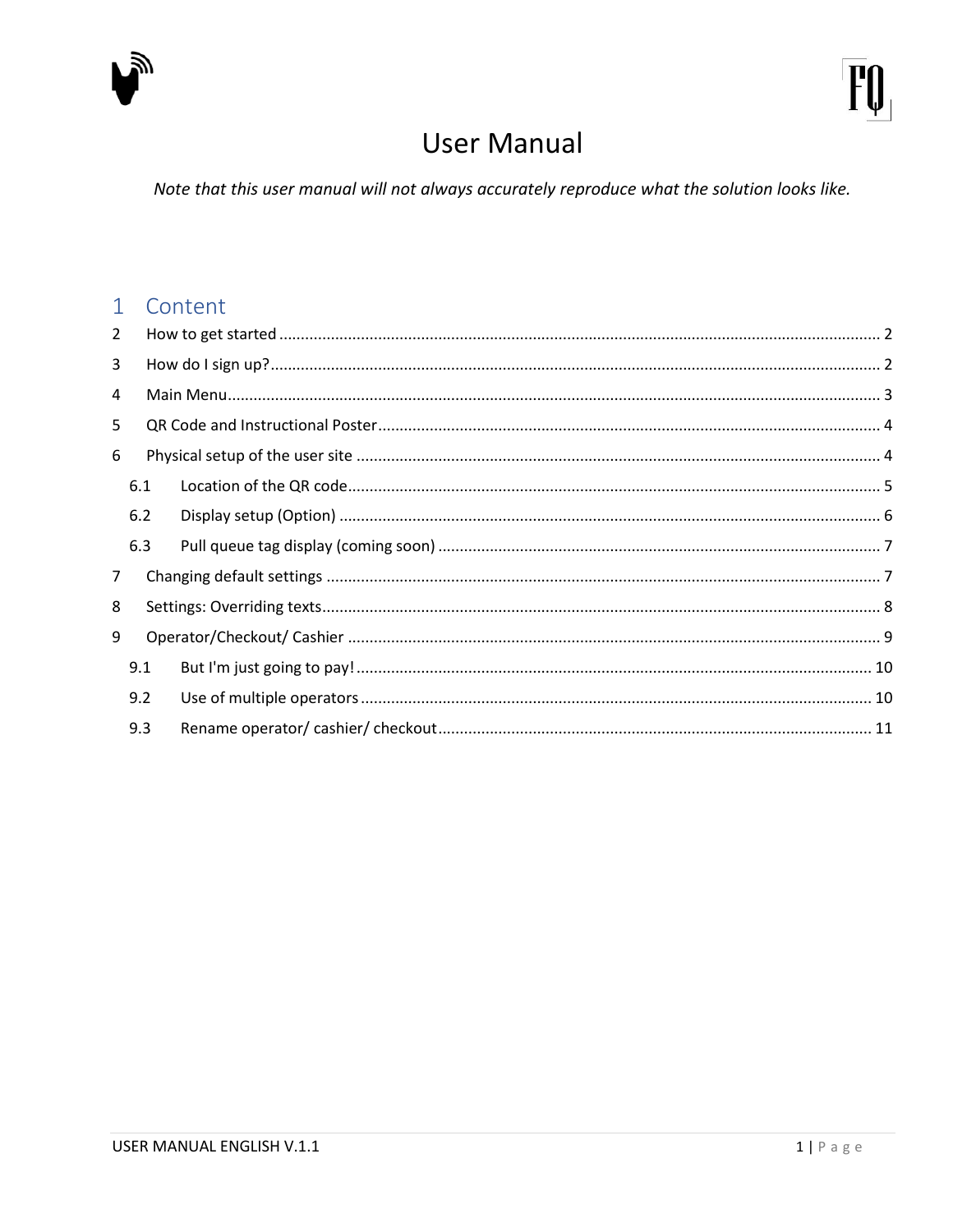

## <span id="page-1-0"></span>2 How to get started

Congratulations on choosing Layn. To get started with your queue, you need to do the following steps

#### **1. Sign up your store on the app. Layn.no / Layn.me**

Keep in mind that there is currently a queue per user, so if you're going to have multiple queues you need to log in with different users (emails)

#### 2. **Confirm the email address in the email that you receive**.

In this email you will also get links to some important documents

- a. Queue number is a four-digit number that is unique to your queue
- b. You get the link to download your unique QR code and guidance. Print this and hang it up where you want your customers to see it.
- c. You will also receive a link to this manual as well as our privacy policy and general terms and conditions.

If you delete this first welcome email, you will always find this information in the settings menu.

### <span id="page-1-1"></span>3 How do I sign up?

| N<br>`Layn                    |
|-------------------------------|
| Create queue                  |
| Email                         |
| Email                         |
| Merchant name                 |
| Merchant name                 |
| Capacity                      |
| Capacity                      |
| Phone number                  |
| ■ 107400 123456               |
| Password                      |
| assword                       |
| Confirm password              |
| Confirm password              |
| I accept the terms of service |
| Create queue                  |

**E-mail**: is preferably the email to the user site administrator. This is used to log in and manage the queue settings.

**Merchant name**: This title appears on customers' screen. (i.e **Joe's Coffee**"

**Capacity**: Covid-19 measures. Describes how many you have capacity for inside the premises. If you have more people in line than this, they'll be told to wait outside, or in another place that you can describe yourself. **See text override**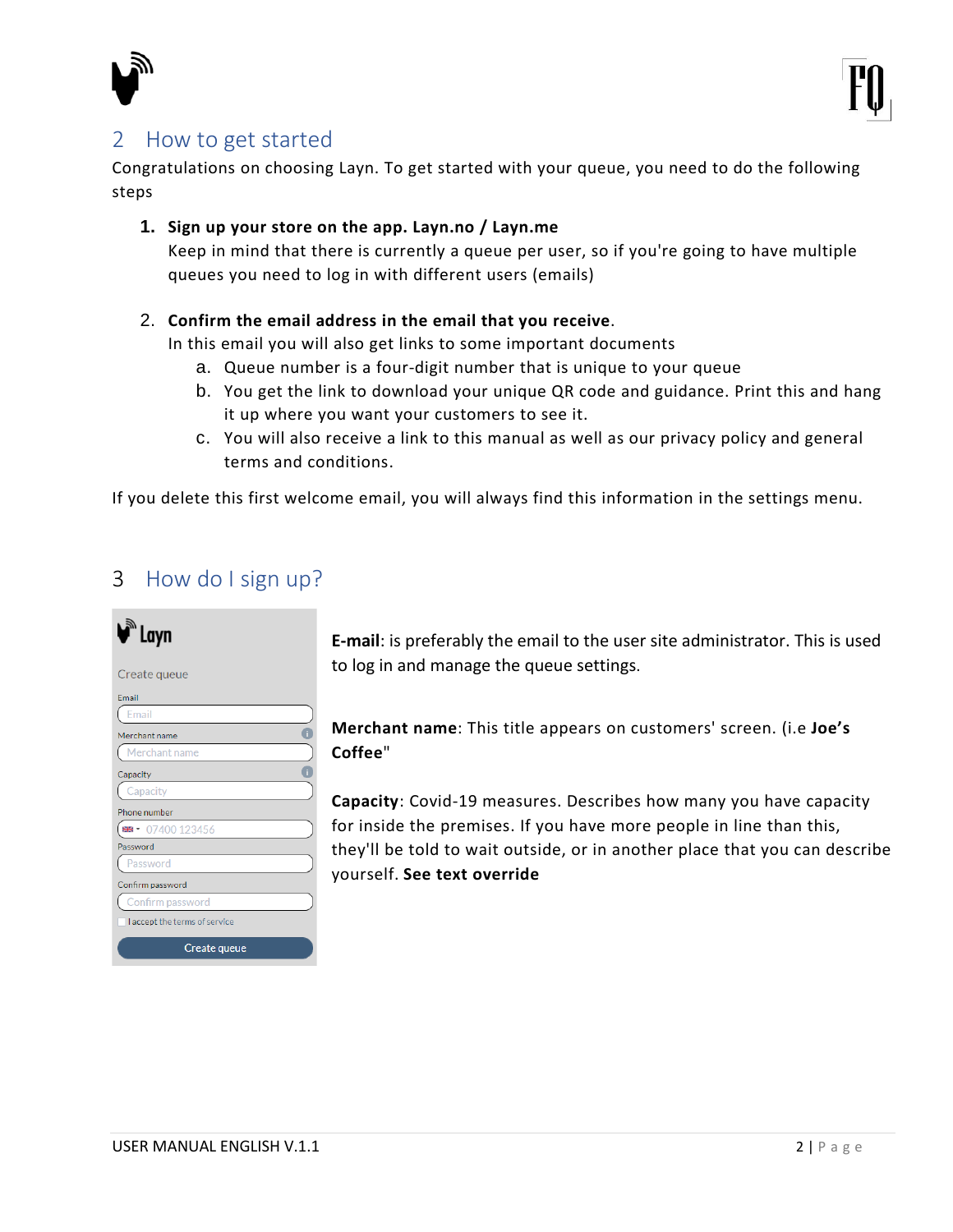

#### <span id="page-2-0"></span>4 Main Menu



**Pull queue tag/ Take ticket:** Here you can draw a queue tag for users who don't bring their phone or who can't use the solution. Provide the customer with the number or write it down on a post-it.

**Disable/Enable queue**: By pressing the "Deactivate queue" all queue tags will be temporarily paused, while new customers will get the message "There is currently no queue" ... or the text you have selected yourself. If the queue is reactivating, existing queue tags will be reactivated and the queue continues as before.

**Reset queue**: This function will reset the queue and remove all queue tags. You will get a control question of whether you really want to reset.

**QR Poster**: (NOTE: takes some time to load) This is the actual QR code that you use for this queue. Print, cut and hang this in the desired place.

**Instructional poster**. (NOTE: takes some time to load) This is the note with instructions if you want to hang this up next to the QR Poster. Keep in mind that the QR code and the merchant number are unique to this queue. Print and hang it up or use the QR code and place number on a separate poster you create yourself!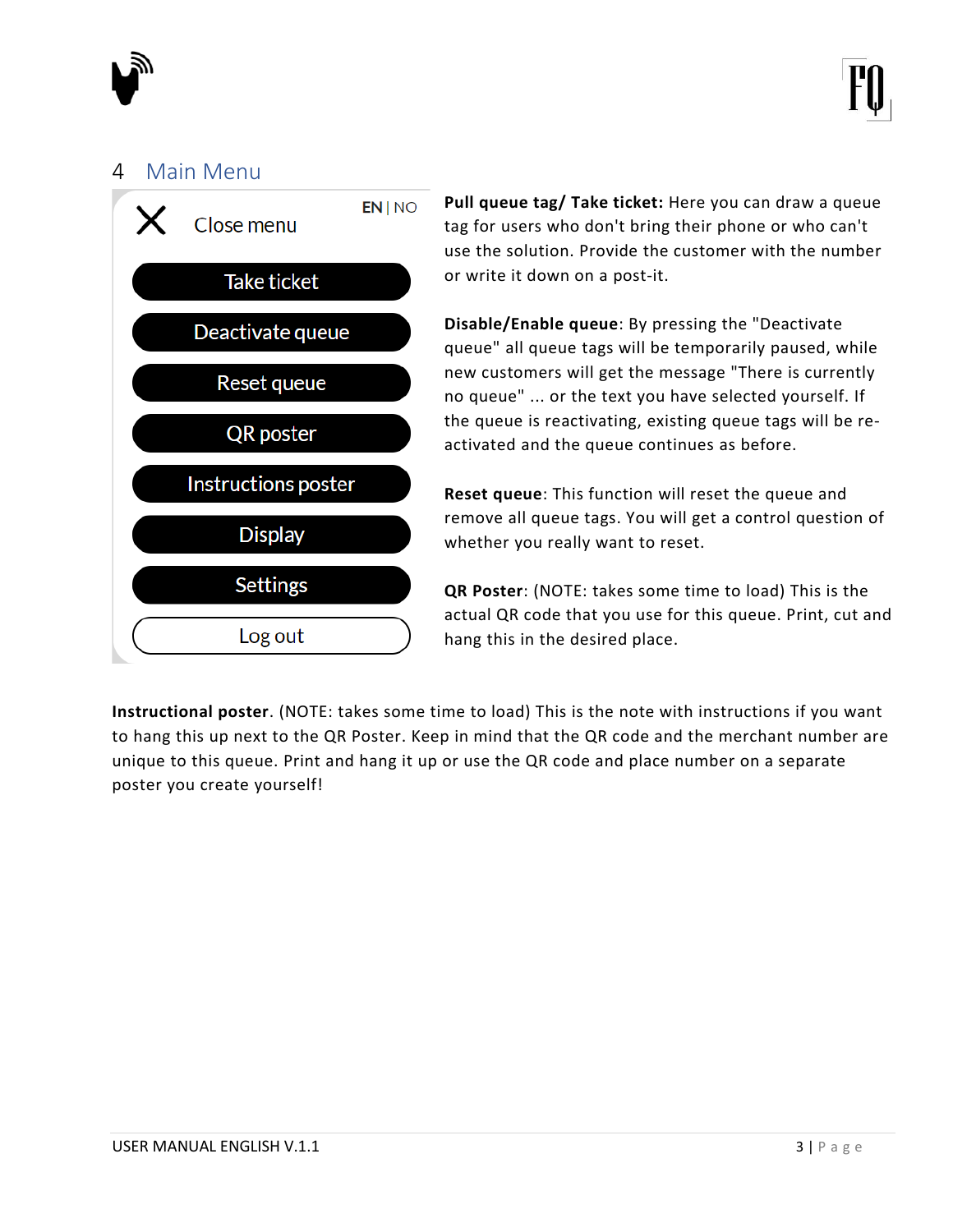



# <span id="page-3-0"></span>5 QR Code and Instructional Poster

#### **Note! These pages currently take some time to load (We are working on the case)**

When you receive your registration, the confirmation email you will also provide 2 links that are a bit useful.

- Link to the instructions as shown in the figure above. This is a simple user-manual for the customer
- Link to QR code that is scanned using a camera on a smart phone.
- It also contains a Layn number (QID) that is the merchant's address. e.g. "1024". By entering the Layn.no -> pull queue tag, the customer will bring up a window where this code is entered and tilts them inside and ready to draw a queue tag. Nice if you have smashed camera or just can't scan the code.

Keep in mind that you always reach these from the main menu.

# <span id="page-3-1"></span>6 Physical setup of the user site

Layn is mainly aimed at one queue at **a** time. So, think of this setup as a store where there is one queue to be handled. At a minimum, you only need 2 people with a smartphone and a piece of paper with a QR code/ Q ID.

Layn consists of the following components

- 3. A note with a QR code and/or merchant code
- 4. A (customer with a) smartphone with internet access
- 5. An (Employee) with smartphone, tablet or computer with internet access
- 6. A display (TV, Tablet, PC display) showing the queue for customers (Option)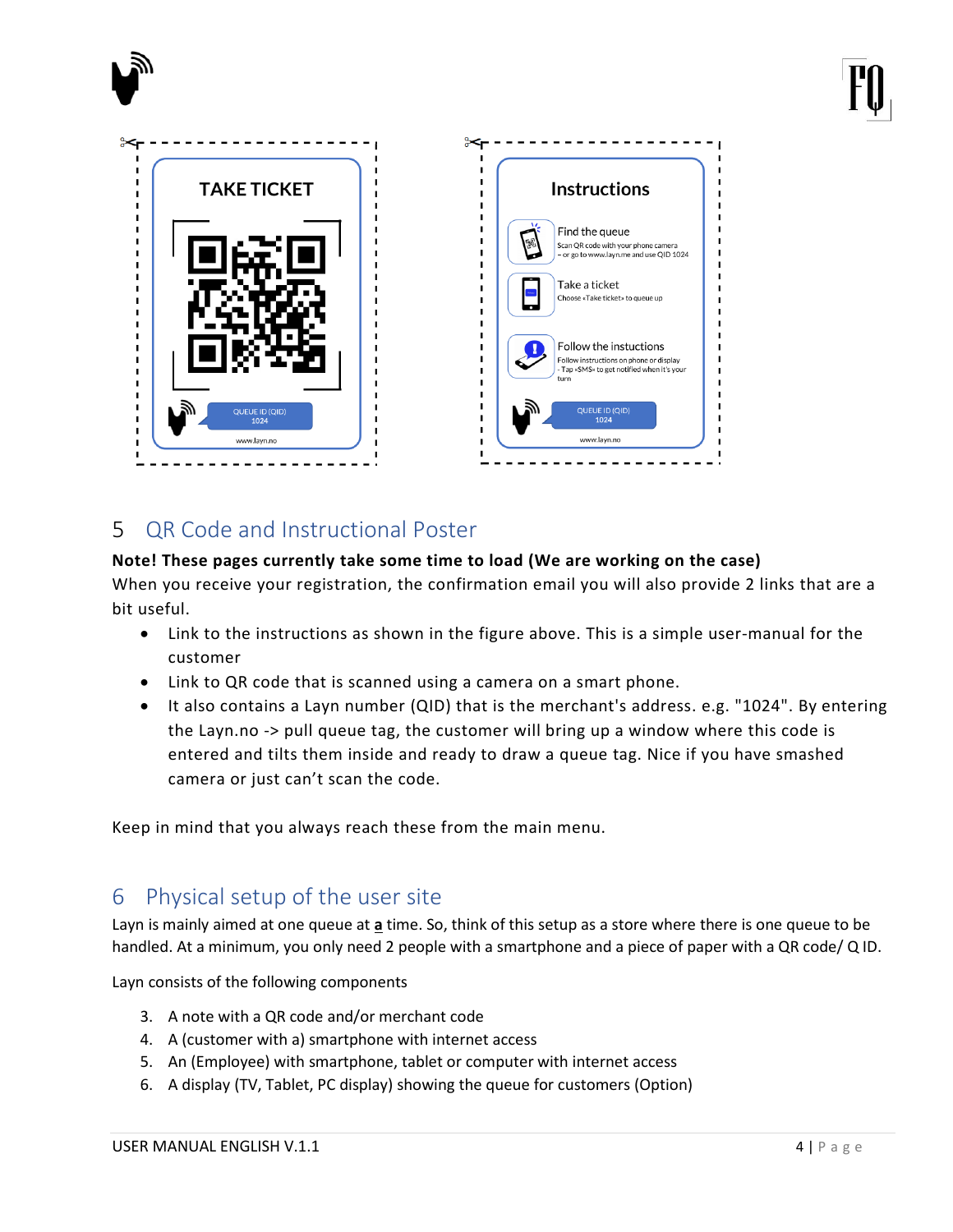

7. A tablet on a tripod etc. at the entrance where those who do not have a phone can pull a queue tag (Option)

### <span id="page-4-0"></span>6.1 Location of the QR code

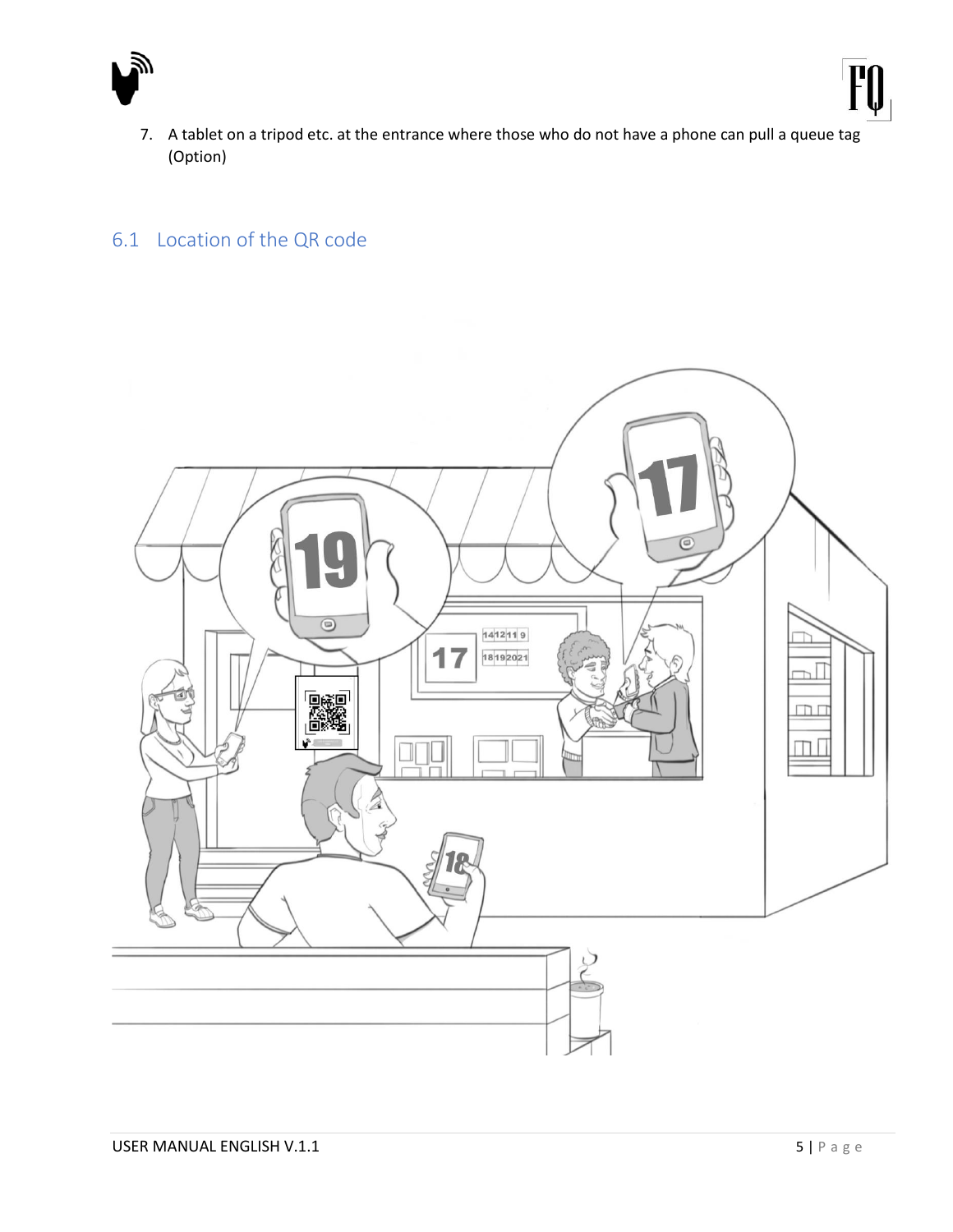



The QR code should be placed on the front door or places in the premises where the customer easily can see that there is a queue. You print the QR code for your user location in the admin interface. It also comes with a small poster describing how the solution works.

If you want to create your own poster with your own text, then you just copy the QR code (which is an image file) into your own template. Some want to print the notes on adhesive labels, while others laminate and place it on the front door. The most important thing is that the code is visible to customers

#### <span id="page-5-0"></span>6.2 Display setup (Option)

The solution works independently without a display, but if you want to have a display that shows who is being served, a solution has been developed that shows which numbers are now being operated. You can find the display in the main menu.

Several variants of the display are now being launched so that this can be adapted to different site needs. Some want to show the whole queue, while others only want to show who is being served now. This should be selectable in the main menu. As of now, only one display is available by default.

You can get to this display by clicking DISPLAY in the administration menu or going to the app.layn.no/Display/XXXX (where xxxx is your queue-number). You will be prompted to log in and then the display will appear.

Some choose to buy an affordable tablet and place it on the wall or at the top of the counter easily visible to customers. Some choose to buy a network-connected TV with a built-in browser. This usually works fine, but test out your TV in advance before installing it on the wall.

If you wish to use a TV/PC monitor without internet connection, consider using one of the following

- Chromecast (recommended with Chrome browser)
- Apple TV (Recommended with Mac)
- Microsoft Wireless Display Adapter (We've had stability issues with this solution)
- Cable connection to PC / Tablet or

Connect a PC or tablet to this screen by sending the signal wirelessly to your device.

#### **Nb! Be sure to turn off all screensaver functionality and make sure there is sufficient power on your device**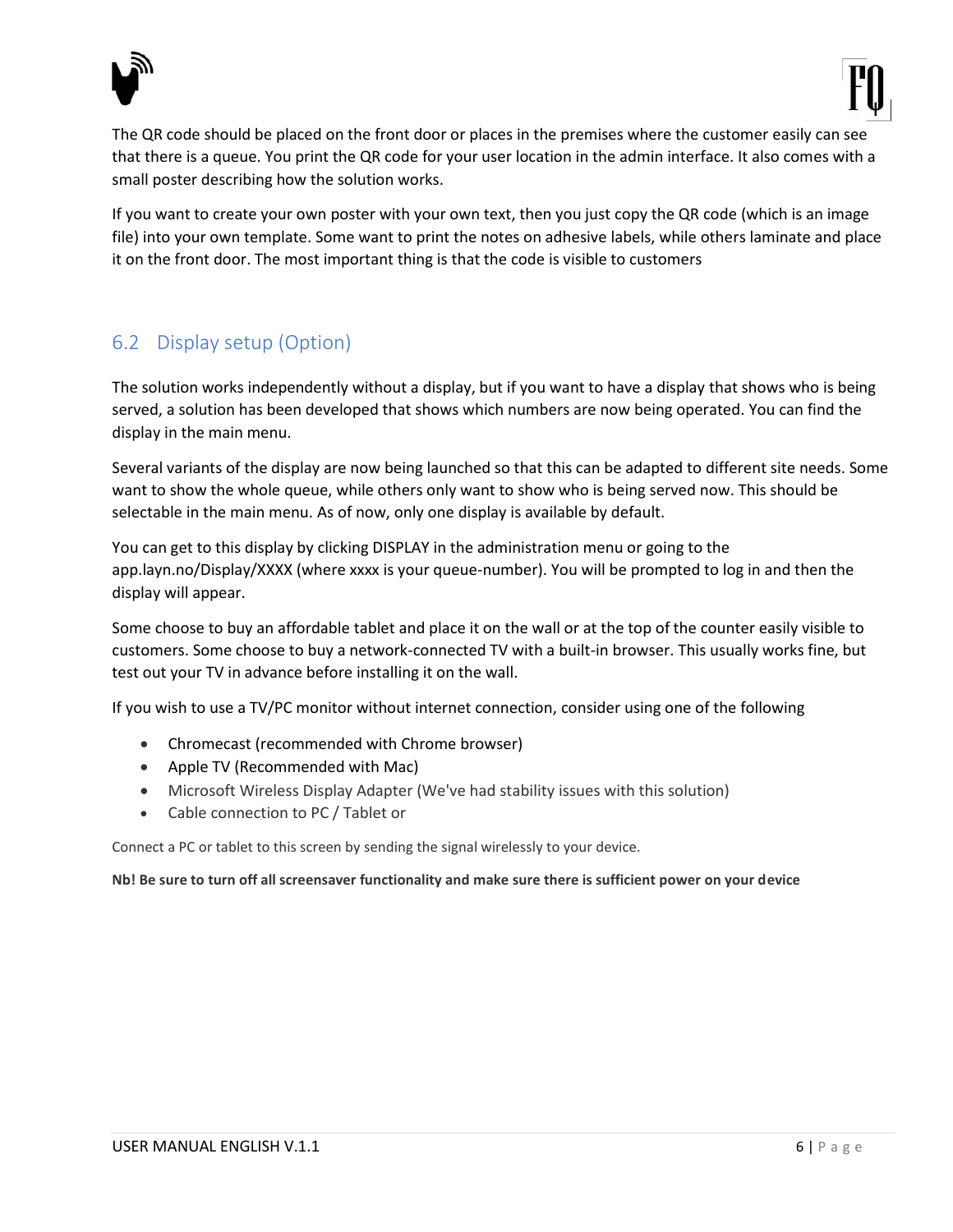

### <span id="page-6-0"></span>6.3 Pull queue tag display (coming soon)

If you would like to have an opportunity to draw a queue tag for those who do not have a mobile phone/ tablet, this can be placed e.g. at the entrance or where the queue starts. It is recommended to place a tablet on a floor stand/wall stand that is sturdy and lockable. You select this display from the administration menu in the same way as the display.

# <span id="page-6-1"></span>7 Changing default settings

| Settings                                            |    |
|-----------------------------------------------------|----|
| Merchant name                                       |    |
| Merchant name                                       |    |
| Capacity                                            |    |
| capacity-at-merchant                                |    |
| Expected serving time per customer (seconds)        | G. |
| Expected serving time per customer (                |    |
| $\sqrt{\phantom{a}}$ Automate expected serving time |    |
| Register code                                       |    |
| Register code                                       |    |
| Overriding texts I                                  |    |
| Subscription                                        |    |
| Expires 2020-12-31<br><b>Renew</b>                  |    |
|                                                     |    |
| Save                                                |    |
| Cancel                                              |    |
|                                                     |    |
| QR code                                             |    |
| $\rightarrow$ Image<br>$\rightarrow$ Poster         |    |
| Generated by click, can take up to 10 seconds       |    |
|                                                     |    |

**Merchant Name**: Here you can change the name of the merchant created during registration.

**Capacity**: Covid-19 measures. Here you can change how many you have the capacity to inside the premises. If you have more people in line than this, they'll be told to wait outside, or in another place that you can describe yourself. See text override

**Expected processing time**: This is the estimated operation time in a normal queue. From the time you press a new customer until you press forward the next customer. If you put on the automated expected processing time, the system calculates the average operation time and calculates the waiting time based on this.

**Register code**: This is a 6-digit pin code. Used for login if you have more employees and more people need to log in as employees.

**Override texts:** See separate chapter

**Subscription**: This is a status message that describes which subscription you have and when this expires.

**QR code:** Here you get your unique QR code that you can use

on a separate poster if you wish, Or you can download a ready-made poster you print and cut.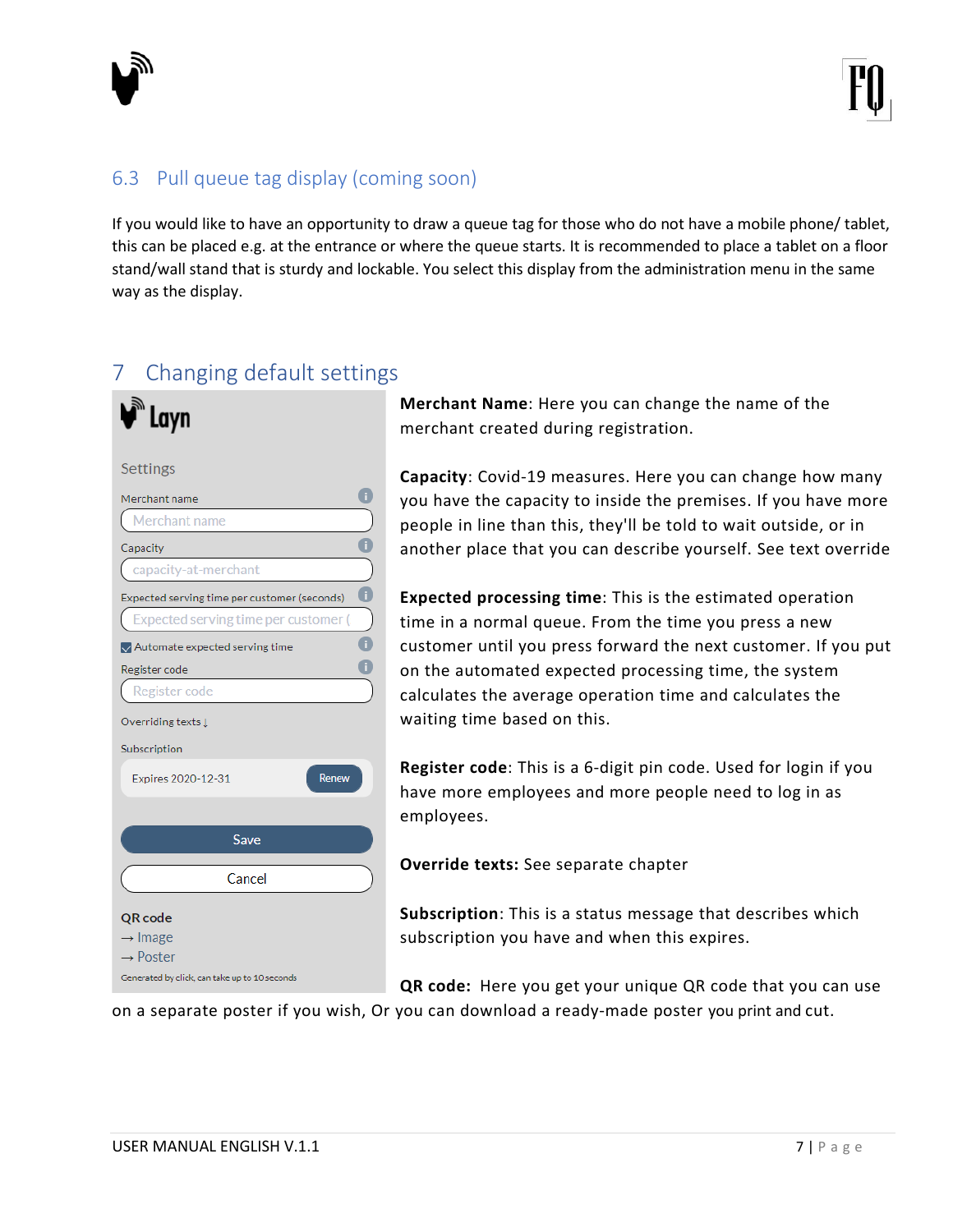

# <span id="page-7-0"></span>8 Settings: Overriding texts

| Served              |  |
|---------------------|--|
| Served              |  |
| Your turn           |  |
| It's your turn now! |  |
| Welcome in          |  |
| Welcome in!         |  |
| Wait outside        |  |
| Please wait outside |  |
| Inactive queue      |  |
| Inactive queue      |  |
|                     |  |

**Served**: This is the text that is on the customer's queue tag when you press the next customer. Try not to exceed 30 characters to make it look good on the ticket

**Your turn**: Now it's your turn. For those who have chosen SMS, they will receive a text message a few seconds after you press checkout.

**Welcome in**: When your ticket in the queue is within the number set under "capacity" the queue tag changes text to "**welcome in"**.. or the text you choose to enter. Try not to exceed 30 characters to make it look good on the ticket. For those who have choices SMS they will receive a message about when they can enter the premises

**Wait outside**: If there are more tickets than is set as capacity in the premises, the customer receives a text on the queue tag to "**Please wait outside"..** or the text you choose to enter. Try not to exceed 30 characters to make it look good on the queue



**Inactive queue**: If you have chosen to turn off the queue, customers who scan the QR code or enter the user code will receive the text "**Queue is currently inactive"**.. or the text you choose to enter. Try not to exceed 30 characters to make it look good on the queue

PS! The same texts selected under "Welcome in" and "It's your turn now" will be used in the SMS notifications.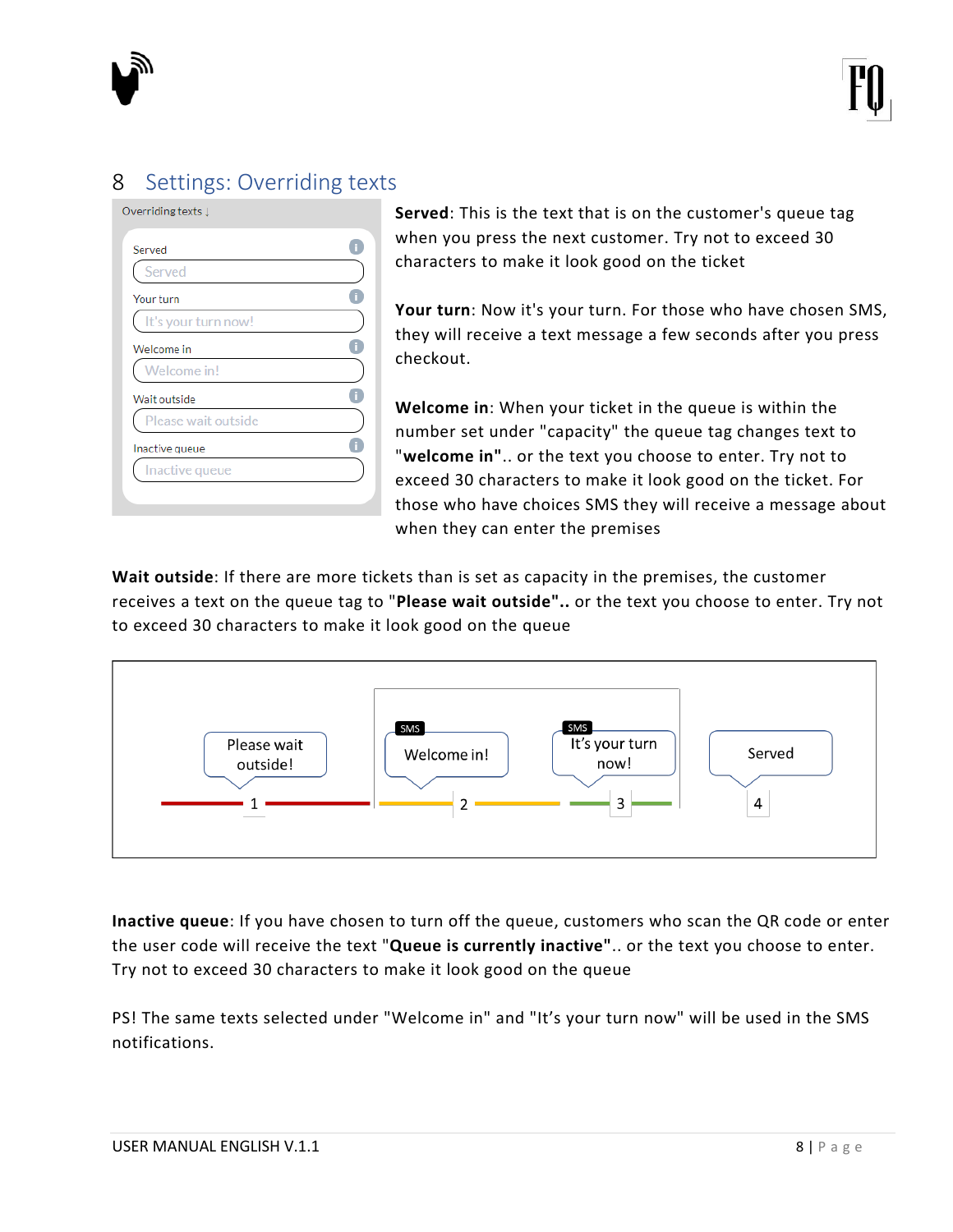

# <span id="page-8-0"></span>9 Operator/Checkout/ Cashier



**Checkout solution:** This is the user interface for those who operate the solution. You can set up as many operators as you want as long as they serve the same queue.

1024 as shown in the figure is the user location number of this particular queue. If a customer is unable to scan, it's easy to say "*go into layn.no. Press pull queue tag and enter this number and you are in*"

The big note says which queue number is now being Served. The time when the ticket was pulled is shown on the ticket.

By pressing **"next customer"** you will pick the next one in the queue.

To give some visibility, we have placed all the tickets that are queuing at the bottom of the page.

The **black tickets** are those who have been told to enter the premises.

By **default, the white tickets** have been told to wait outside.

The little red label shows that this customer has chosen SMS notification

The red ring around a label means that this ticket that has been drawn by an operator.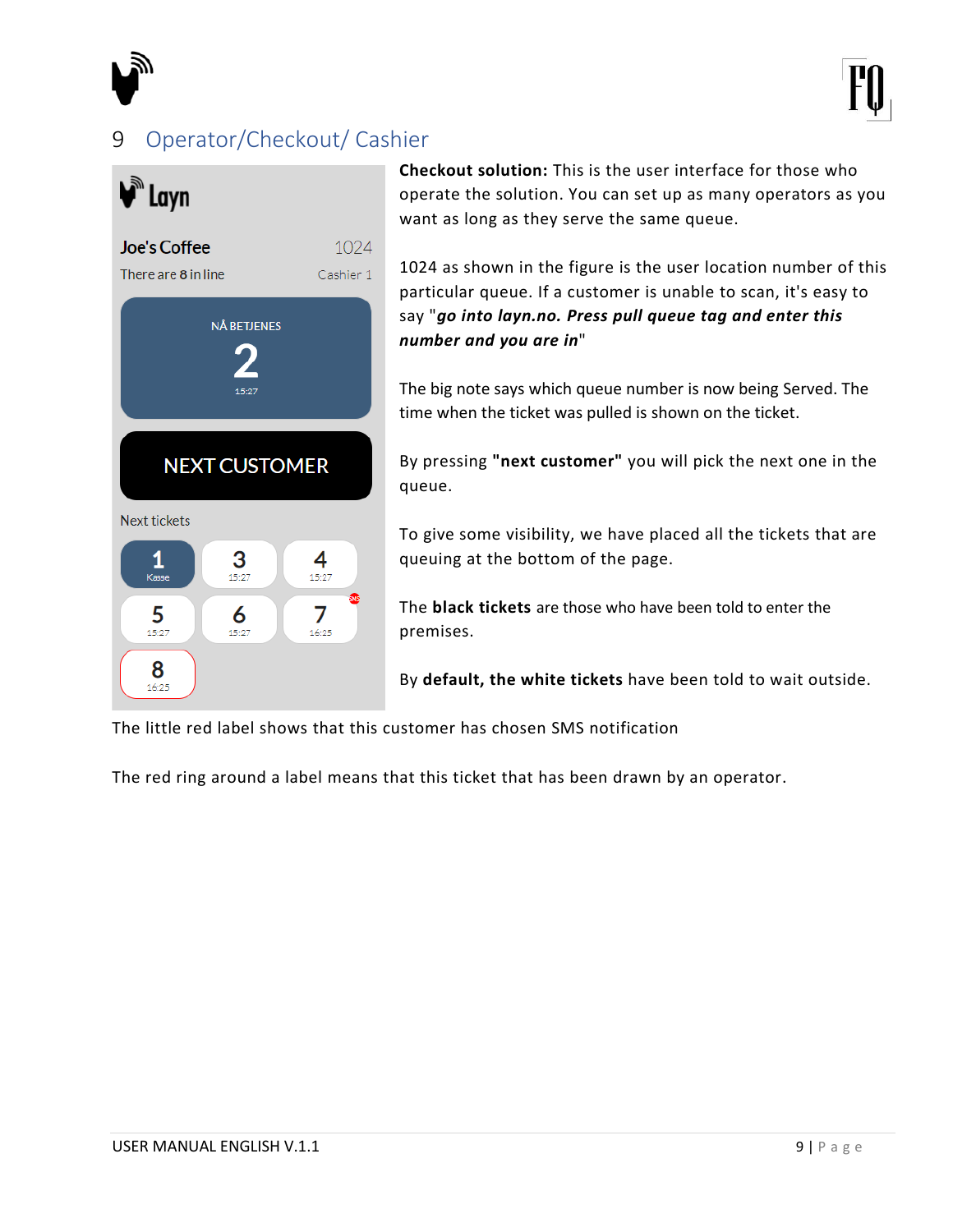

#### <span id="page-9-0"></span>9.1 But I'm just going to pay!



Do you have a long queue of customers who need help and you know it's going to take time to help them. You can now pick a number that **"only needs to pay**"

Tap the number tag of the customer and press **"Serve**"!

Serve the customer and the queue tag will disappear from the queue.. isi pisi.

#### <span id="page-9-1"></span>9.2 Use of multiple operators

| $\blacklozengeq$ Layn |                  |
|-----------------------|------------------|
| Sign in               |                  |
| E-mail / Merchant ID  |                  |
| E-mail / Merchant ID  |                  |
| Password              |                  |
| Password              |                  |
| Sign in               |                  |
| New user?             | Forgot password? |
|                       |                  |

If you want more operators, you can easily give more people access to handle the queue. There are currently no limits on how many operators you can have to operate the same queue.

To log in as a new operator, do the following:

Go to app.layn.no or to layn.no (select login)

- **1. Merchant ID is username: E.g. "1024"**
- **2. Checkout code set under settings is the password**

**Make sure you're using a secure password. and only share this password with those who will be at checkout.**